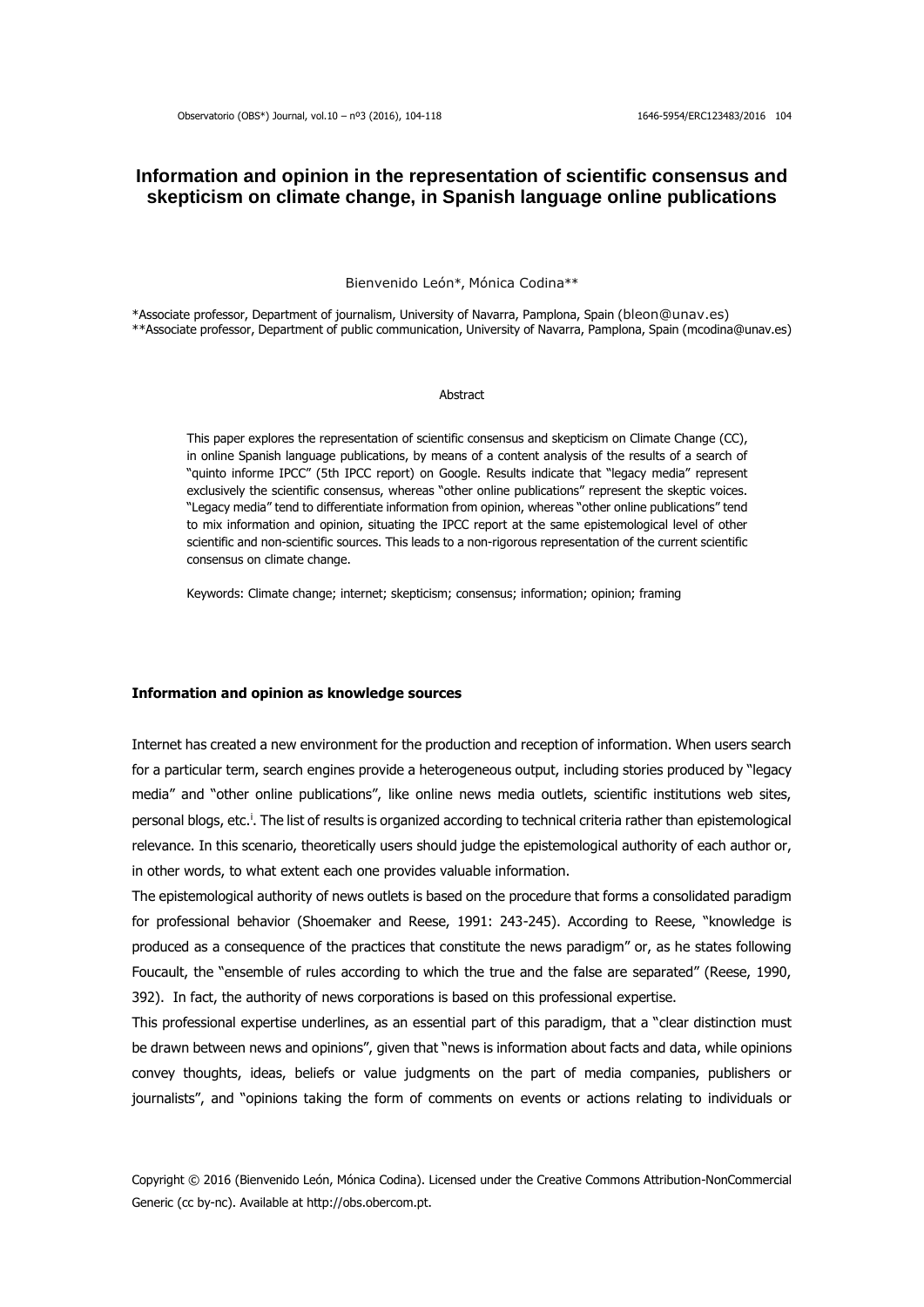institutions should not attempt to deny or conceal the reality of the facts or data" (European Council's Parliamentary Assembly Resolution on the Ethics of Journalism 1993).

Even though this criterion is generally presented as an ethical standard (Aznar, 2005, 31; Breed, 1955, 327; Sanders, 2003, 141-142), in fact, it is based on an epistemological reason. Knowledge is possible when it is reflective of what is, according to reality, and what, by its contingent nature, could be in many ways. "Opinion is -by itself- an estimation of the contingent: i.e. of that which could either be or not to be" (Llano 2001, 52).

For that reason, Muñoz-Torres points out that "we can all distinguish between some crazy, arbitrary opinions, not grounded on sound evidence or sensible reasoning, and those based on cogent reasoning or on irrefutable experience. Furthermore, if all opinions were equally valid, then none of them would be, in the end, valid at all" (2012, 576). Therefore, apart from separating information and opinion, it seems reasonable to prefer those opinions that are based on more solid grounds. In this regard, within journalism, facts must prevail over opinions, since it is a mistake rushing to the interpretative state before presenting the facts (Kovac and Rosenstiel, 2003, 67).

This epistemological criterion means that there is a clear relationship between facts and the worship of opinions. Therefore, the distinction between information and opinion should be clear in any report dealing with facts –e.g. scientific certainties that could be an accurate source of knowledge. Furthermore, "it is important to distinguish between opinion and certainty. It is equally unjustified to hold as certain what is a matter of opinion, and to hold as a matter of opinion what is certain" (Llano, 2001: 51).

News corporations consider that "traditional ethic rules still apply online" (American Society of News Editors, ASNE, 2011), using the same guidelines for print media and internet publication. Ethical codes are also followed by most bloggers, who embrace the distinction between facts and opinions (Friend and Singer, 2007, 127-133). However, the huge diversity of blogs and other types of sites publishing online content are not always guided by the commitment to separate facts from opinions. Nevertheless, from an epistemological perspective, situating opinion on the same level as information diminishes the value of information, since it supports the idea that everything is subject to discussion.

In this context, informing about climate change (CC) is not an easy task, given the provisional nature of scientific knowledge (Popper, 2009: 18), the contamination of scientific knowledge with political and economic interests, and the difficult nature of the science of climate change (Barkemeyer et al. 2015).

Furthermore, any message is always produced within a certain frame. "Framing essentially involves selection and salience. To frame is to select some aspects of a perceived reality and make them more salient in a communicating text, in such a way as to promote a particular problem definition, causal interpretation, moral evaluation, and or a treatment recommendation for the item described" (Entman, 1993, 51-52, emphasis in the original). It is precisely this process of selection and salience of data, sources and commentary, what allows creating a certain frame on the nature and causes of any issue that is dealt with. Besides, the way information and opinions are articulated within a story, help to create a specific frame that help to establish the pragmatic function of the text, performing interactions within society (Vilarnovo and Sánchez, 1992: 42).

This paper focuses on the role of information and opinion in online publications about the 5<sup>th</sup> IPCC report on climate change. We explore to what extent the way information and opinion are used can contribute to support scientific consensus or skepticism about the existence and anthropic origin of CC.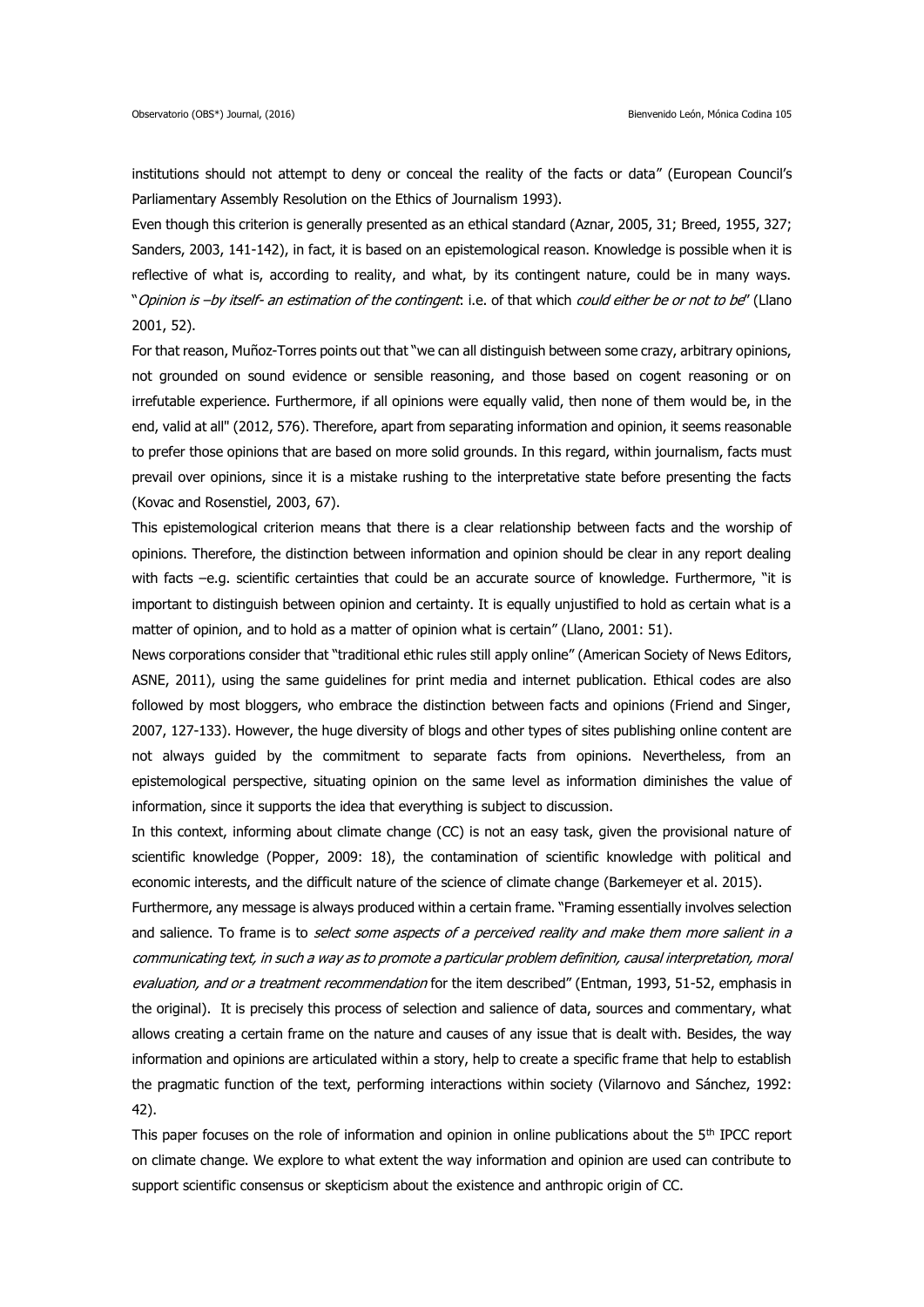#### **Consensus and skepticism in climate change reporting**

CC has become one of the main challenges of our time. The United Nations Framework Convention on Climate Change<sup>ii</sup> (UNFCCC or FCCC) defines the phenomenon as follows:

"Climate change" means a change of climate which is attributed directly or indirectly to human activity that alters the composition of the global atmosphere and which is in addition to natural climate variability observed over comparable time periods. (UNFCCC or FCCC, 1992).

Currently there exists a strong consensus among the scientific community on the existence of this phenomenon and on its anthropic origin (Doran and Kendall Zimmerman, 2009). Accord to the Intergovernmental Panel on Climate Change (IPCC, 2013),

Warming of the climate system is unequivocal, and since the 1950s, many of the observed changes are unprecedented over decades to millennia. The atmosphere and ocean have warmed, the amounts of snow and ice have diminished, sea level has risen, and the concentrations of greenhouse gases have increased.

The conclusions of the IPCC are the most relevant source of knowledge on the subject, and are highly respected by the community of specialists in the different disciplines involved in the study of CC. A recent study indicates that between 97 and 98% of the climate researchers with the greatest number of peerreviewed scientific publications endorse the conclusions of the IPCC. The same study concludes that the scientific relevance of those who endorse these theses (based on the number of citations their publications receive) is far greater that that of those who reject them (Anderegg et al., 2010).

Despite the high level of consensus among the scientific community on the existence and origin of CC, since the first IPCC report was published there have been some scientific voices who disagree with its conclusions. They have been referred to as "skeptics" or "deniers".

As Gavin and Marshall (2011) have stated, those who are against the consensus are not a homogeneous group, but have different ideas. Among the most relevant elements in their discourse, there are statements that cast doubts on the scientific value of the IPCC reports, by affirming that the computing model or the satellite-gathered data are not trustworthy, or that the variations in solar activity are responsible for the increase in the Earth's temperature (Oldfield, 2005; Dessler and Parson, 2006). They also try to cast doubts on the reliability of the scientific process itself (Boehmer-Christiansen, 1994; Booker and North, 2007; Booker, 2009), and on the system of publications based on peer-review (Lawson, 2008; Booker and North, 2007; Dunlap and McCright, 2010).

As the sociologist Anthony Giddens states, "many scientists believe [the skeptics'] writings are irresponsible, since they convey to the public that there is extensive space for doubt about the origins, and probable consequences of warming, when in fact there is little" (2009, 24).

According to Hughes (2010), there have been at least three sources of opposition to the efforts to stop or reduce CC, which have, therefore, encouraged the spread of the skeptical voices. The first of these is "*bona* fide scientific critique", which is positive and necessary as "it leads to open discussion, further investigation, and the testing of hypothesis" (Hughes, 2010, 79). Secondly, Hughes points to the lobbies created by the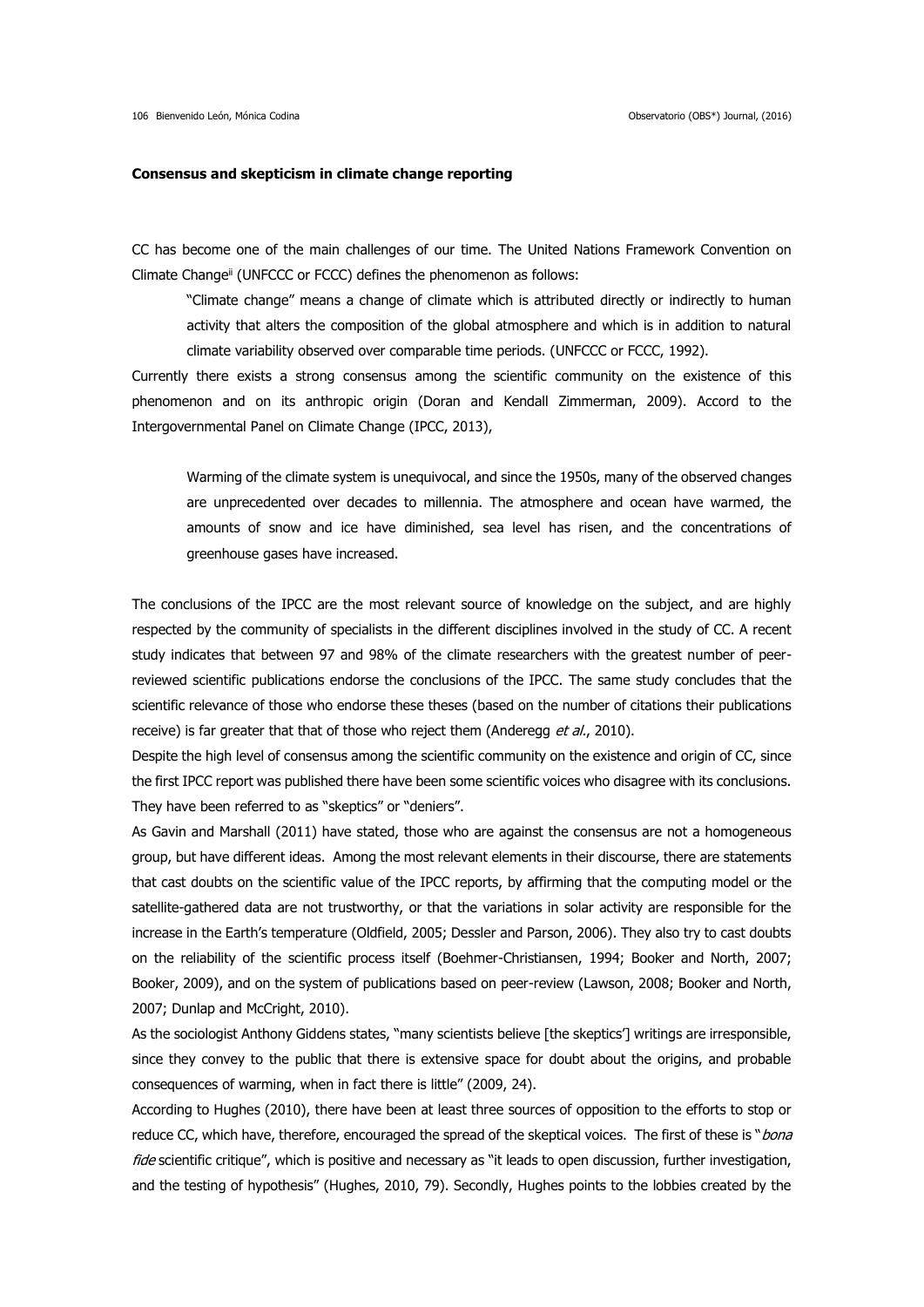fossil fuel industries and car manufacturers as sources of ideas contrary to the scientific consensus on CC, together with conservative groups who defend the principle of non-State intervention and fear that the struggle against climate change will mean greater government control, both at a national and an international level.

Thirdly, Dunlap and McCright indicate that some conservative think tanks have been "the most influential anti-environmental countermovement organizations at the national [US] level' and the high media visibility of sceptics in news stories" (2003, 353).

The defenders of skeptical postures have stepped up their efforts to reach the media (Pearce, 2010; Oreskes and Conway, 2010), not so much to dominate public debate but to create sufficient doubts as to confuse the public (Dunlap and McCright, 2010).

At certain moments, skeptics have received great media attention, considerably more than their ideas have achieved within the scientific community, a fact that has at least three explanations. First of all, the complex politicization of the phenomenon, beginning in 1990, which lead the media to deal with the issue as a fundamentally political one, and therefore, subject to controversy (McComas and Shanahan, 1999; Boykoff and Boykoff, 2004, 2007; Carvalho, 2007; Corbett et al., 2009).

Secondly, together with the politicization of the phenomenon, adherence to the media principle of balance has led them to pay a similar amount of attention to the majority scientific position as to the clearly minority perspective of the skeptics, thus presenting a "duel of scientists" (Trumbo, 1995; Wilson 2000). Boykoff and Boykoff (2004) found out that, in the nineties, most articles in US prestige newspapers (52.7%) paid the same attention to the point of view that global warming is due to human activities as to the one stating that it is caused by natural climate changes.

Thirdly, alongside the journalistic balance norm, the media representation of CC is also affected by the political position of each media. In his study of climate change coverage in the British quality press, between 1985 and 2001, Carvalho (2007) concluded that the proposals and responses of the skeptics appeared, mainly, in The Times (conservative tendencies), whereas The Guardian (left-wing) and The Independent (variable tendencies) emphasized the existing scientific consensus.

Moreover, the attention paid to the skeptics also obeys the media tendency to focus on conflictive situations (Fernández Reyes, 2010), and newsrooms practices that leave reporters vulnerable to a technically difficult topic, especially when working under time and resource pressure (Andreadis and Smith, 2007).

As a result of such journalistic practices, the media have been helping skeptics' objective to confuse the public, since "it is enough to keep the seeds of doubt alive", and this can be achieved by presenting IPCC scientists as having equal weight to a "tiny handful of skeptics" (Gelbspan, 2005, 79); or "an individual with no relevant expertise in climate science" (Gavin and Marshall, 2011, 1038), often paid by for by think tanks funded by the fossil fuel industry (Hoggan et al, 2009).

Journalists "were constantly pressured to grant the professional deniers equal status –and time and newsprint space- and they did" (Oreskes and Conway, 2010, 214). Therefore, the media have spread misinformation originated at conservative think tanks, claiming that the scientific bases of climate change are uncertain and therefore no action should be carried out (McCright and Dunlap, 2000).

Although research into this issue focuses on specific countries and time-periods, research suggests that there are more skeptics in the USA than in Europe. Boykoff (2007) analyses coverage in US and UK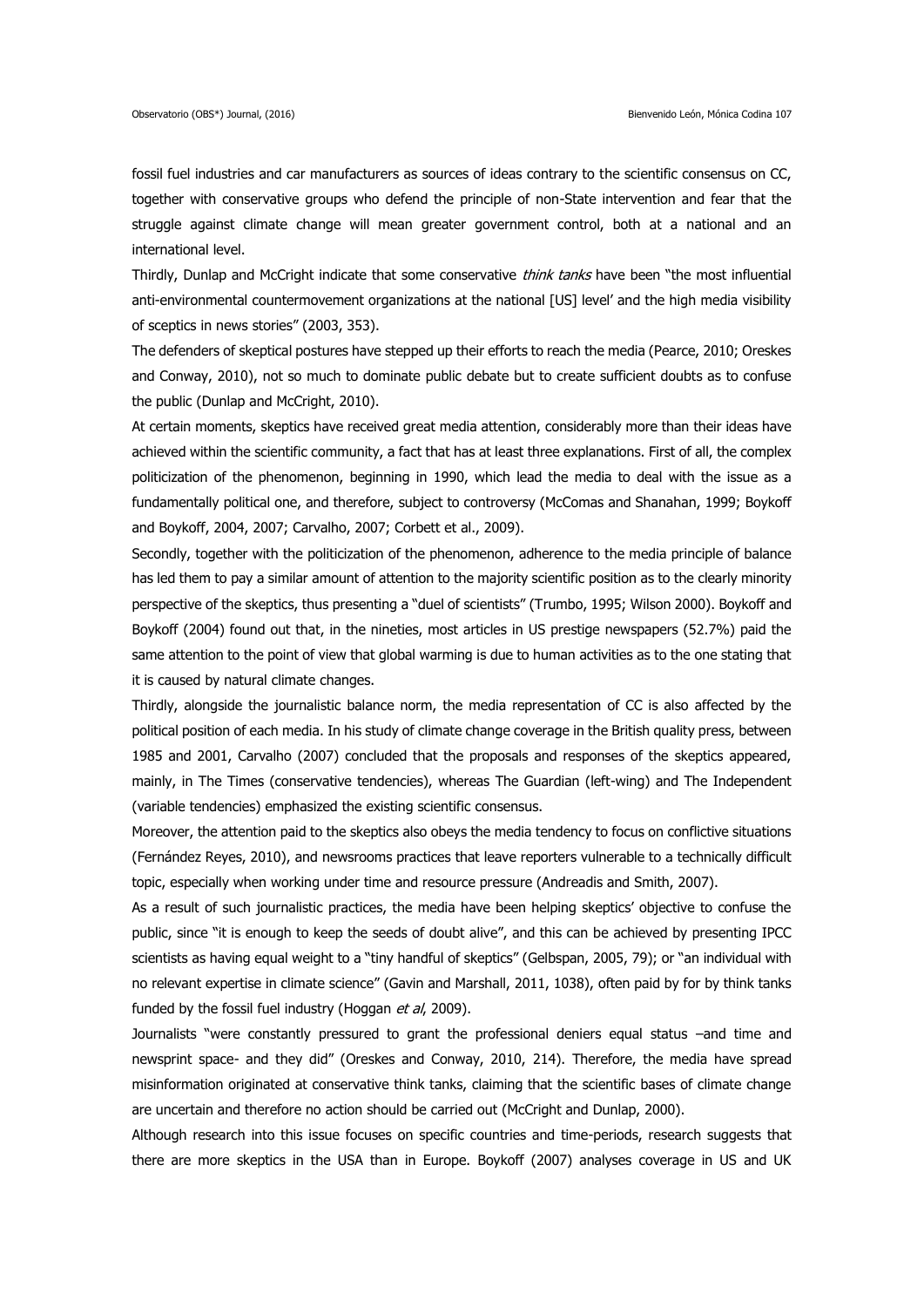newspapers and finds out that controversy about climate science is hardly represented in UK newspapers but appears in US press.

In other countries, media research shows that journalists mainly frame their articles according to the scientific consensus (Weingart et al., 2000; Shanahan and McComas, 2004; Carvalho and Pereira, 2008; Peters and Heinrich, 2009; Dirikx and Gelders, 2009), and they tend to avoid mentioning the scientific uncertainties that could be detrimental to the call to action (Peters and Heinrich, 2005, cited in Peters, 2008; Olausson, 2009).

In Spain, Fernández Reyes' (2010) study on the editorials published between 1992 and 2008, by four media with different editorial positions, concluded that only the most conservative of the media –Libertad Digital– cast doubts on the scientific consensus on CC.

Although the results are not conclusive, the above mentioned studies also suggest that, as the evidence for the existence and origin of climate change has become stronger, the presence of the skeptics in the media has lessened.

Although the skeptics came to the forefront towards the end of 2009, as a result of the scandal known as Climategate<sup>ii</sup>, since 2010 the presence of skeptics in the media seems to have decreased. To quote Lockwood (2011, 49), "most critics and researchers agree the peak of ideological skepticism in mainstream media, brought about by the requirement to 'balance' views, has passed". However, around the same period there was still a notable presence of skeptical voices on internet (Lockwood, 2011; Gavin and Marshall, 2011), and on television (Gavin and Marshall, 2011).

Academic research in this field has at least two gaps. Firstly, most studies have focused on information genres, whereas opinion articles have been barely touched on by academic research on the media and climate change (McKnight, 2010, 694). Secondly, research has mainly focused on English speaking media, whereas studies in other languages are scarce.

One of the few studies on this topic about Spanish language media (Noguera, 2013), indicates that the presence of skeptical voices in the Spanish media is relatively marginal in the press (5%) but more relevant on television (12%). Furthermore, a study on the two leading Spanish newspapers –El País and El Mundoindicates that opinion articles may well be a media stronghold where the skeptical voices are maintained (León and Erviti, 2011).

As Diaz Nosty (2009) points out, few studies on the relationship between climate change and the media have been conducted within the Spanish speaking academic community. He also suggests that it is convenient to develop several areas of research, including the resources available in the internet, whose scientific rigor is uneven.

Drawing from these previous studies, this article attempts to shed light on the current situation of consensus and skepticism representation about the anthropogenic origin of CC in online publications.

## **Research aim and methodology**

This article analyzes the way scientific consensus and skepticism on CC are represented in online publications. More specifically, we focus on the way information and opinion are utilized in both online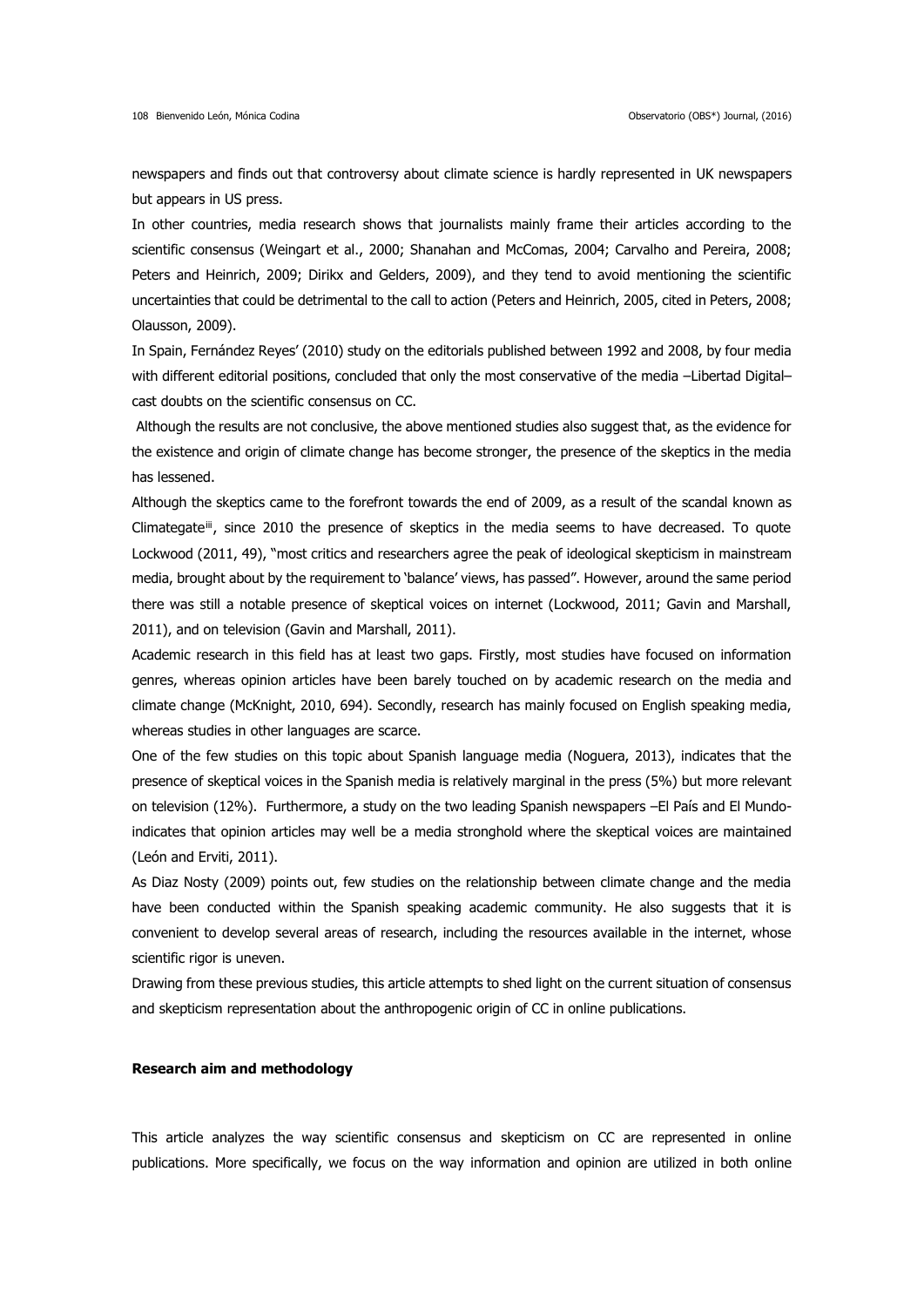"legacy media" and "other online publications", in order to examine whether the mix of both elements may contribute to a non-rigorous representation of CC science.

We focus on Spanish language online publications, given

(i) Previous studies show that the representation of skeptics in online media is notable (Lockwood, 2011; Gavin and Marshall, 2011),

(ii) Internet has a high potential influence, since, in Spain, as well as in other countries, internet is currently the most popular source or scientific information (Fecyt, 2012).

(iii) In view of the scarcity of research about non-English language media, we focus on internet publications in Spanish, the third language by number of internet users, only behind English and Chinese (Internet World Stats, 2010), regardless of the country of origin.

Within this context, we analyze the representation of the scientific consensus and skepticism on the existence and origin of CC, in online publications about the first release of the Fifth IPCC Report (2013).

The research questions are:

R1. To what extent do Spanish language online media represent scientific consensus and skepticism on CC?

R2. Do "legacy media" and "other online publications" follow different patterns?

R3. Is the representation of skepticism associated to not differentiating information from opinion?

R4. What arguments are used to support skeptics' points of view?

We used a combination of quantitative and qualitative techniques. The quantitative study was carried out by means of a content analysis of articles on the Fifth IPCC Report published on internet. The sample was selected based on a Google search for the terms "quinto informe IPCC" (fith IPCC report), carried out on 11-10-2013, two weeks after the first part of the report was released (27-9-2013). The search date was chosen at random, although the criterion was to have allowed enough time to pass for internet users to consult the information items on the report, thus giving more relevance to the sites that had been most visited in the two weeks after the release of the report. This period is considered to be of enough length to allow a certain amount of variety in the information.

Based on this search, the first 110 items listed by the search engine, the pages with the highest number of views were selected and archived. The selection of this number of items was due to the fact that, in all probability, these are the articles with most influence on the public, as we consider it unlikely that any user looking for information on the Fifth IPCC Report would go beyond the first 110 items.

After eliminating two items that were not related to the Fifth IPCC Report, finally a sample made up of 108 articles was organized, considered as having the greatest potential repercussion on the public. For the purposes of this research, every single entry listed by the search engine was considered as an article, regardless of its genre and characteristics.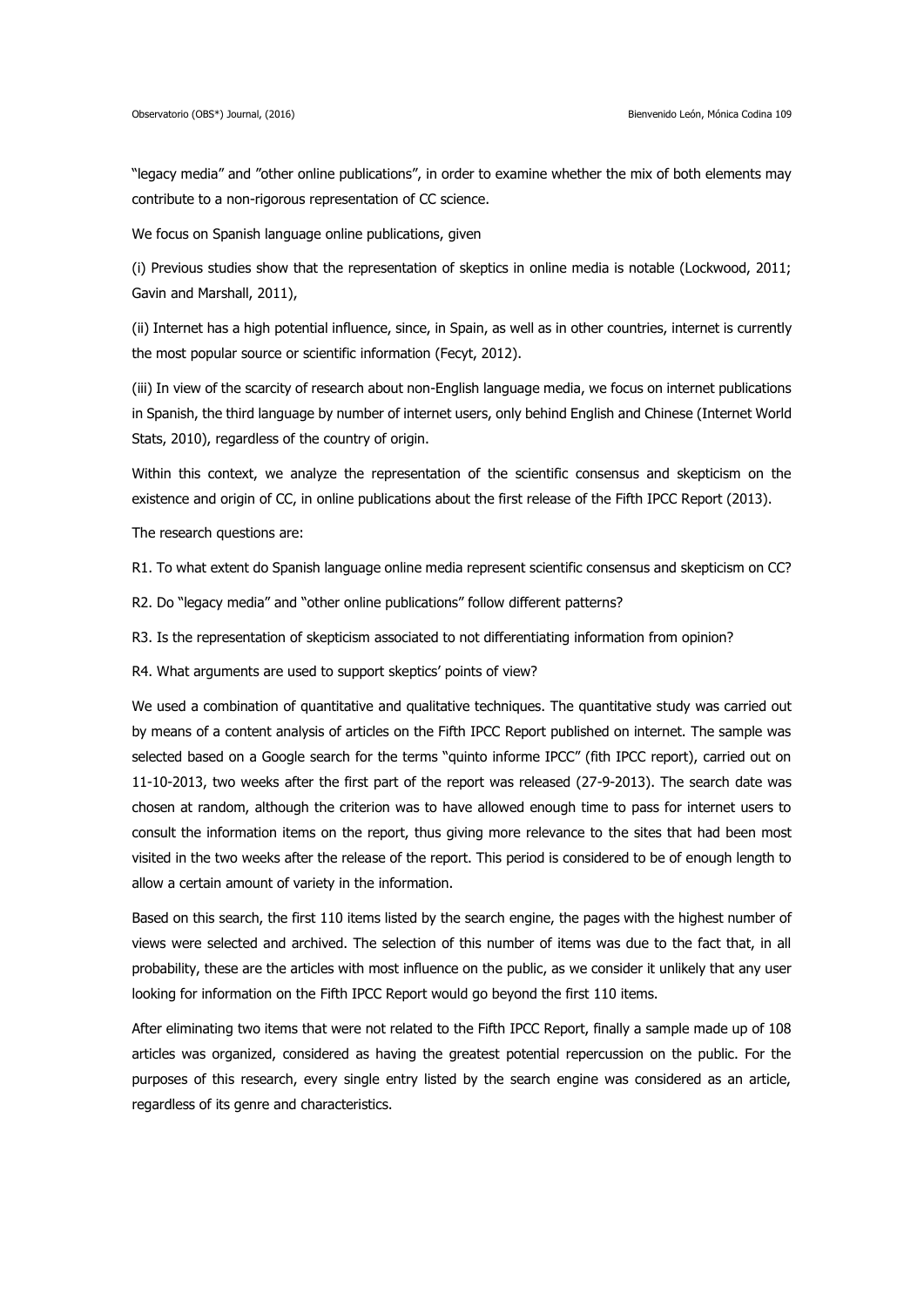The content analysis was carried out by two coders, who were post-graduate students. The code was first tested on 20 articles (20%). An inter-coder reliability test was carried out on the entire data set, with a reliability score of between 87% and 100% across categories. The following variables were coded:

- 1. Media type: "legacy media" or "other digital publications". "Legacy media" are operationally defined as traditional mass media companies, usually large and with a relevant history before the internet was created. "Other online publications" are defined as online outlets that have been created for the internet, either by individuals (e.g. blogs) or small companies, not necessarily within the media industry.
- 2. Media affiliation: Governmental organization (any organization or entity depending on public administration); NGO (non-governmental organization); Communication group (media belonging to an entrepreneurial group whose main aim is communication); Independent (without affiliation to any public or private entity); IPCC (media promoted directly by this institution).
- 3. Dominant position in the article: that of the IPCC; that of the skeptics; a "balanced" position between the two; and "un-clear". Articles with a "balanced" position can also be regarded as supporting skeptics' viewpoints, since they situate the IPCC position at the same level as contrarians. However, we have chosen to differentiate both categories in order to test to what extent the "balance" frame, identified by previous research, is still operating.
- 4. Number of sources of consensus and skeptics cited. All explicitly mentioned sources –direct or indirect- were counted.
- 5. Information and opinion. Following the operational definitions explained in the first section of this paper, we differentiated between the articles which offered information only, those which offered clearly differentiated information and opinion; and those which mixed the two.
- 6. Frame. We followed a classification used in previous studies (cf. Fernández del Moral et al, 2008). Firstly, the subject frame was defined, differentiating between the following: scientific, technical, economic, political, social, biological and "others". The "relational frame" was also coded, using the following classification:

-Disagreement: when the confrontation/conflict among the participants is emphasized.

-Conjectural: when the article focuses on speculation, rather than facts.

-Historical: the story is told as a series of events or a process.

-Prospective: when focusing on possible future consequences.

-Consensual: the article emphasizes the points of agreement on a specific subject or event.

-Competitive: the article focuses on who is holding the leading position and how is behind.

-Denouncing: when a mistake or unfairness is reported.

-Documentary: mainly based on data, rather than opinions or speculation.

-Human interest: when a personal point of view (emotional or not) is presented.

-Timely: when modernity or accordance with current trends are emphasized.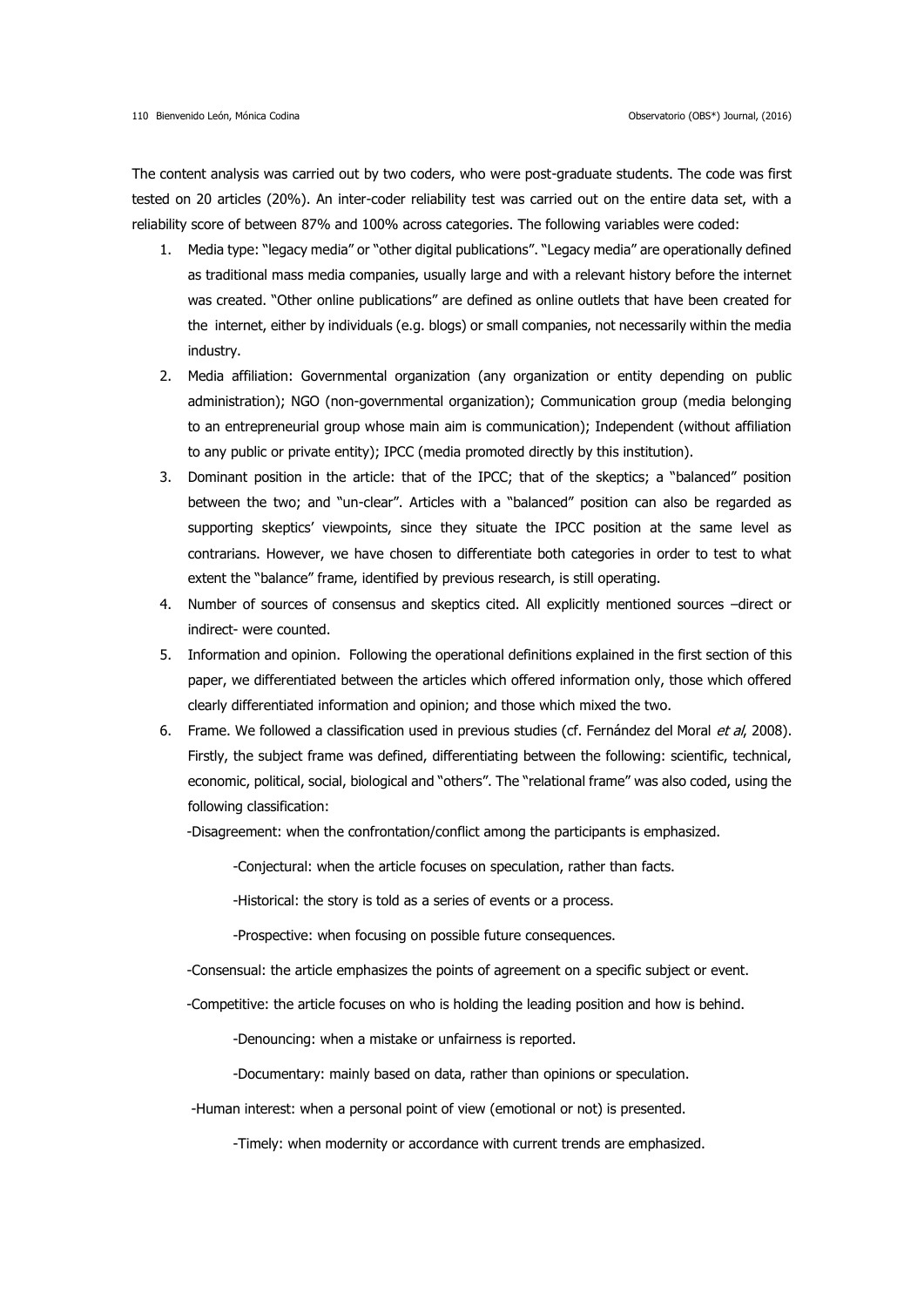Since the above mentioned frames are not mutually exclusive, the dominant one was selected in each case.

The study was completed with the qualitative analysis of the 11 articles in which the skeptic position was dominant. We have used an interpretative text analysis to study how the previously detected categories are expressed. More specifically, we have analyzed the use of sources, the relationship between information and opinion, and finally, how relational frames are presented.

# **Results and discussion**

#### Dominant position

In the whole sample of the articles (Table 1), the position of the IPCC is dominant (85.6%), compared to that of the skeptics (9.3%). As Table 1 shows, very few articles (1.85%) present a "balanced" position.

Table 1. Dominant position

|                 | Frequency | $\frac{0}{0}$ |
|-----------------|-----------|---------------|
| <b>IPCC</b>     | 91        | 84.26         |
| <b>Skeptics</b> | 11        | 10.19         |
| Balanced        | 2         | 1.85          |
| Unclear         | 4         | 3.70          |
| Total           | 108       | 100.0         |

Significantly all the articles with a predominantly skeptical position, as well as those that are "balanced" or unclear, were not published by "legacy media" but by "other online publications". On the contrary, in all articles published by "legacy media" the IPCC perspective was predominant (Table 2).

|                 | Legacy media | Other<br>online<br>publications |
|-----------------|--------------|---------------------------------|
| <b>IPCC</b>     | 21 (100%)    | 70 (80.5%)                      |
| <b>Skeptics</b> | $0(0\%)$     | 11 (12.6%)                      |
| Balanced        | $0(0\%)$     | $2(2.3\%)$                      |
| Unclear         | $0(0\%)$     | $4(4.6\%)$                      |
| Total           | 21 (100%)    | 87 (100%)                       |

Table 2. Dominant position, by media type (frequency and percentage)

Two of the articles representing mainly the skeptical position were published by the online news media outlets Libertad digital and El confidencial. They both have the structure of a traditional newspaper, with a number of staff writers who are distributed in several sections within the newsroom. The remaining entries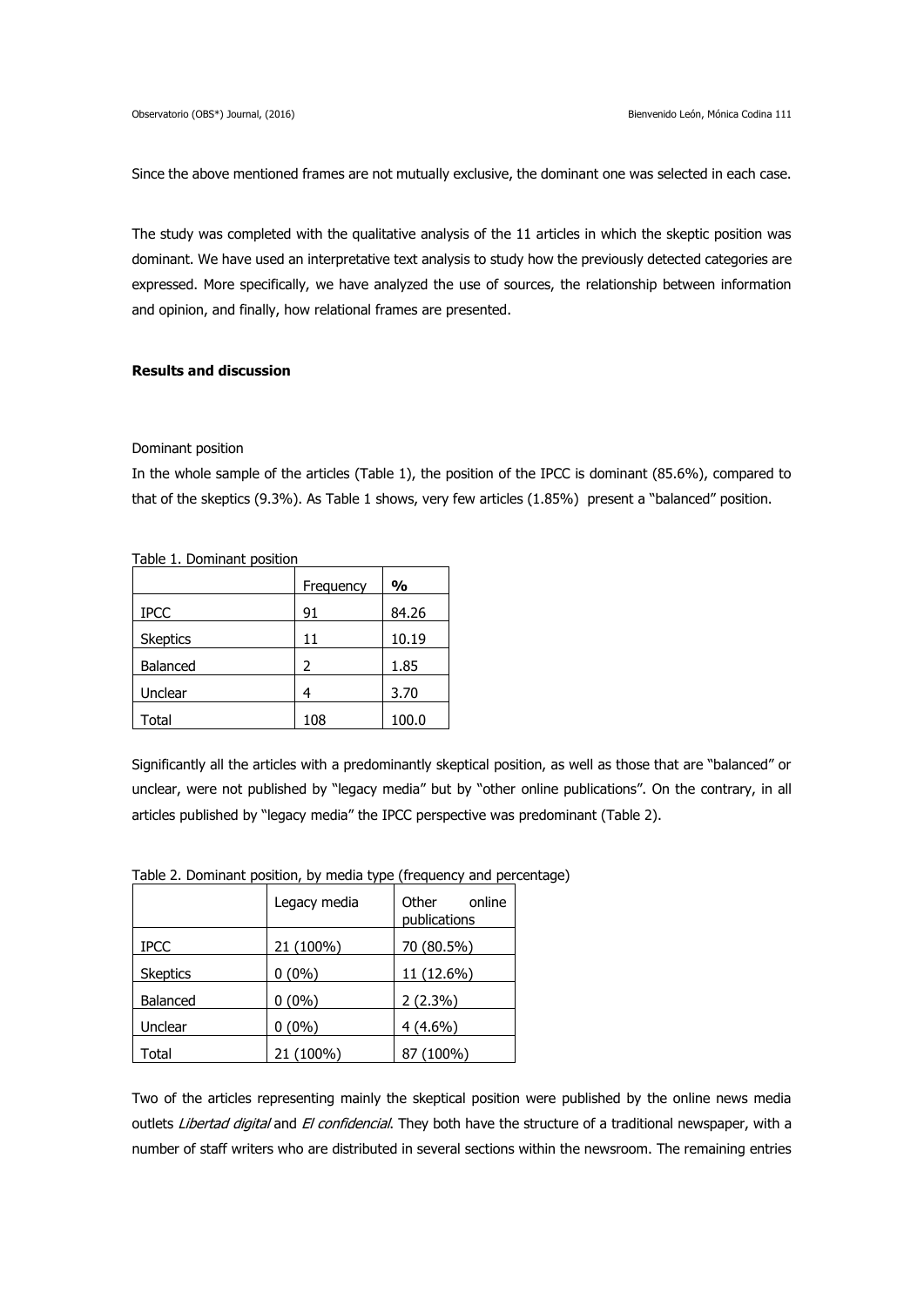correspond to blogs or web sites that are difficult to classify, such as *Energia12.com, Stopsecrets.ning.com*, Desdeelexilio.com or Millenio.wordpress.com.

These data confirm that skeptical perspectives have a relevant representation in the internet, at least in Spanish language publications. Furthermore, the data show that skeptics are not represented in online "legacy media" but in "other online publications".

The results about the number of explicit sources used in the articles corroborate the hegemonic position of those supporting the scientific consensus, although skeptical sources have a relevant presence. In the overall account, 175 sources are cited which reflect the scientific consensus on CC, whereas there are 28 skeptical sources, all of which are not published by "legacy media" but by "other online publications".

The articles supporting the scientific consensus use the IPCC as their main source, whereas those supporting the skeptics' position use both the IPCC and contrarian sources. Ironically, in some cases, the IPCC report is used as a source to support skeptical viewpoints. For example, an article published by Libertad digital (entry 6) reads: "The IPCC official report illustrates the contradictions of climate alarmism. On the one hand it states that it is more certain of the increased influence of humankind, and on the other it recognizes it cannot quantify it"<sup>iv</sup>.

Other articles supporting skeptical points of view quote contrarian scientists. For example, the headline in entry 64 reads: "Top Scientists Slam and Ridicule UN IPCC Climate Report. They demand that it be dissolved and that the climate confidence tricksters be jailed"<sup>v</sup>. This article -a translation into Spanish from The New American- reads: "Meteorology Professor Richard Lindzen at the Massachusetts Institute of Technology, who served as a lead author with the third IPCC report, for example, told Climate Depot that he thought the UN body had 'truly sunk to a level of hilarious incoherence' with its latest assessment". These articles find some scientific voices, supposedly in authority, in order to gainsay the authority of the IPCC report.

# Information and opinion

In the overall account, the majority of the analyzed articles (64.9%) only offer information, while 10.3% include clearly differentiated information and opinion, and 24.7% mixed both of them.

Among the articles in which the dominant perspective is that of the IPCC, those offering information are the majority (71.1%), although in 20.5% of the cases information and opinion are mixed. Only in 8.4% of the articles the two are clearly differentiated (Table 3).

On the contrary, the situation is radically different among the articles with a predominantly skeptical position: none of them offers only information and, a very significant percentage (45.5%) mixes information and opinion (Table 3).

|                                        | <b>IPCC</b> | Skeptical   |
|----------------------------------------|-------------|-------------|
| Information only                       | 66 (72.5 %) | $0(0\%)$    |
| Differentiated information and opinion | 7(7.7%)     | $6(54.5\%)$ |
| Information-opinion mix                | 18 (19.8%)  | $5(45.5\%)$ |
| Total                                  | 91 (100%)   | 11 (100%)   |

Table 3. Presence of information and opinion (frequency and %)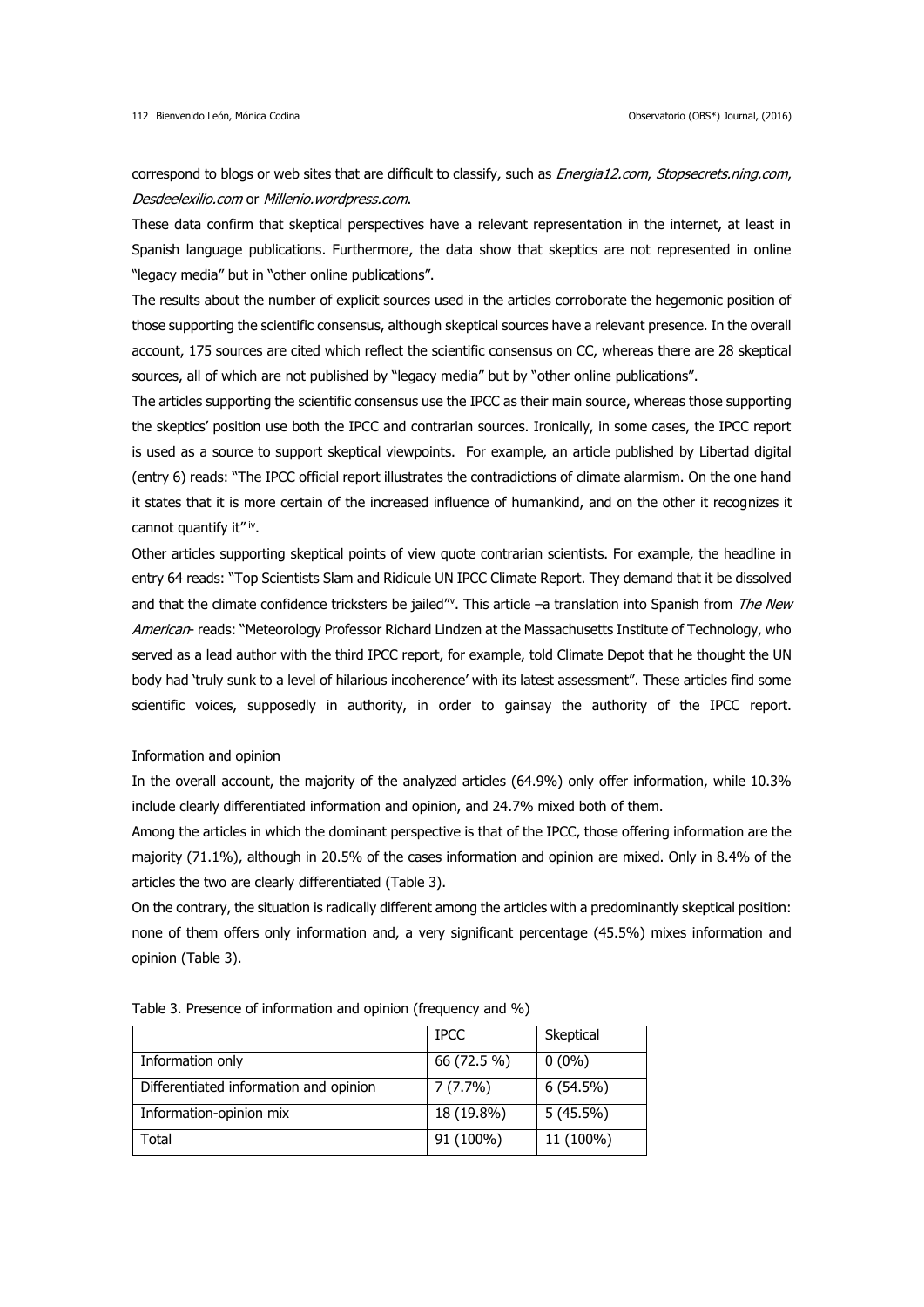An example of the information-opinion mix can be seen in an article from the website Cambioclimaticoglobal<sup>i</sup> (entry 18), where the position of the IPCC predominates: "it is hard to tell what part of the new Intergovernmental Panel on Climate Control (IPCC) is most terrifying: perhaps the part where the authors say that there has been an increase of 40% in CO2 levels since 1850 or where they say that most global warming is irreversible and even if we stop emissions of greenhouse gases immediately, it will continue for centuries". Therefore, this article tries to dismiss the authority of the IPCC by being sarcastic on information provided.

Entry 33 is an example of an article supporting the skeptic point of view that only includes opinion. The article is published by the web site energia12.com, which takes it from liberalspain.com, under the headline "The IPCC report and the smoking grandmother"<sup>vij</sup>. The text provides opinion without any information: "To start with, I must say that I haven't read it, nor do I intend to do so. So I'll just talk about what I have got from the press. I've no time to focus on foolishness. I'm more interested in philosophical matters." The author uses the information published by other news media as an indirect source with no citations, and is less interested in the informative data than in what he/she calls "philosophical matters". This is another example of trying to dismiss the authority of the report, by presenting it like a mere opinion.

Entry 9, which also supports the skeptic point of view, is an article published by *El confidencial*, headlined "The scandalous report on climate change (IPCC 2013)"viii. In this case, the adjective in the headline seems to be trying to undermine the reliability of the report.

Results indicate that, within the sphere of online publications, "legacy media" tend to distinguish information from opinion and rarely use a "balance frame" where skeptics representation is relevant. On the contrary, "other online publications" often mix information and opinion and use the "balance frame" that allow a relevant representation of skeptics. In sum, in a context where scientific certainties (facts) on the existence and origin of climate change have solidified, it is increasingly difficult to challenge the facts, it seems that skeptics can now seed doubts through "other online publications" by situating facts on the same epistemological level as opinions.

#### Subject and relational frame

The scientific frame is predominant (84.5%) followed by the political frame (5.2%) and the social frame (3.1%). This result is not surprising, considering the basis for the articles is a scientific report.

As far as the relational frame is concerned, in the whole of the articles, the documentary frame predominates (47.9%), followed by the timely frame (21.9%), perspectivist (7.3%), denouncing (7.3%), disagreement (3.1%), historical (2.1%), consensual (2.1%), and human interest (1%).

However, there is a very noteworthy difference in the relational frames of the articles with a predominantly IPCC perspective and those with a predominantly skeptical perspective (Table 4). In the articles with a dominant skeptical perspective, only the denouncing frame (66.7%) and the disagreement frame (33.3%) are used.

Table 4. Relational frame (%)

|              | <b>IPCC</b> | skeptical |
|--------------|-------------|-----------|
| Disagreement | 0.0         | 33.3      |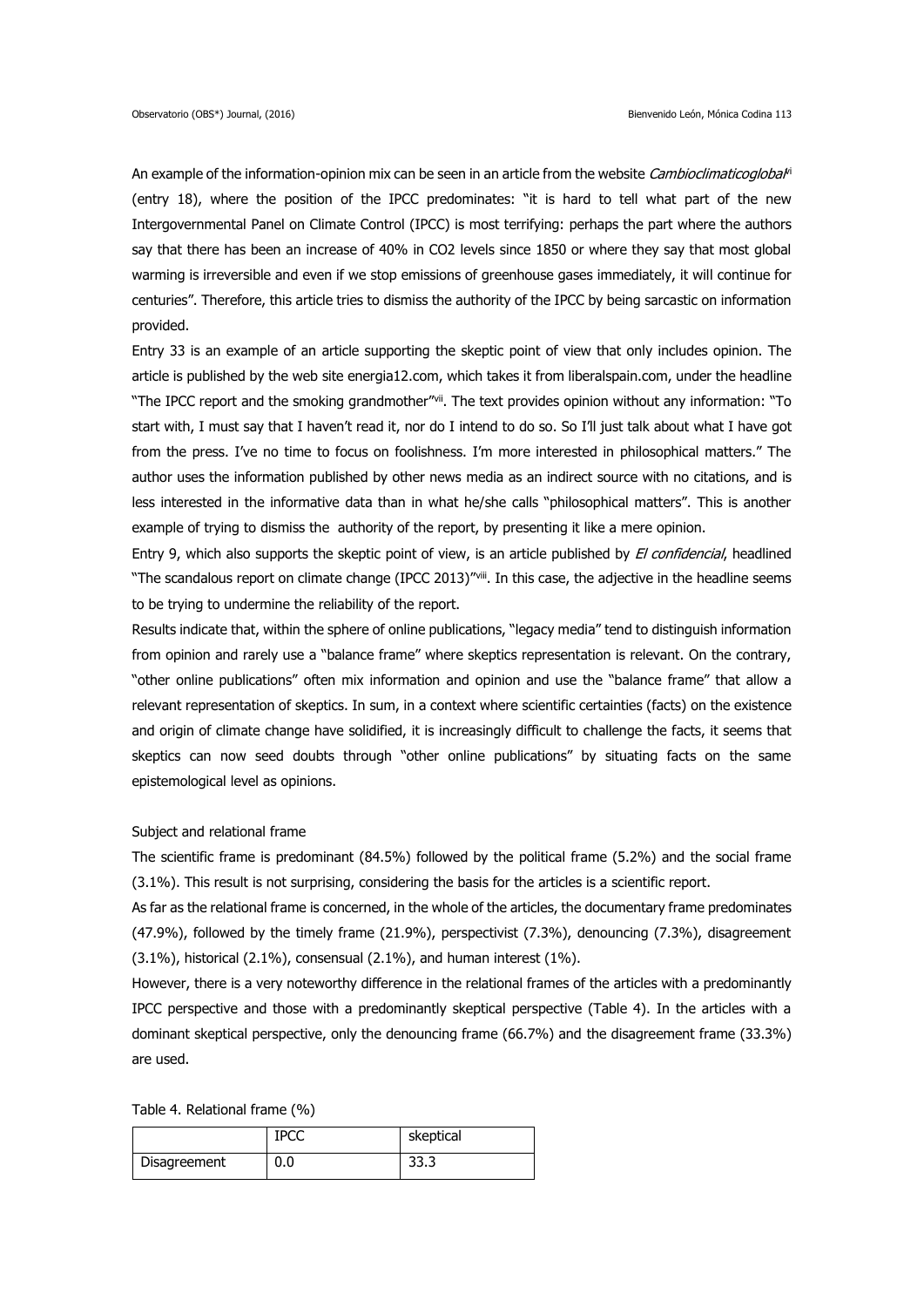| Denouncing  | 1.2   | 66.7  |
|-------------|-------|-------|
| Documentary | 54.2  | 0.0   |
| Timely      | 22.9  | 0.0   |
| Other       | 21.7  | 0.0   |
| Total       | 100.0 | 100.0 |

Next we show some examples of how a frame is expressed in the skeptical articles. In the above-mentioned article from El confidencial<sup>ix</sup> (entry 9), the frame is marked as disagreeing from the first sentence: "The drums of war resound", and continues with: "media swords and daggers are drawn". This article combines the relational frame of disagreement with a scientific subject frame, when it states that "the science that intends to predict the future usually does so in terms of probabilities, when the theorems or equations almost never can offer absolute precision as is the case for climatology and the other truly natural sciences". It ends up by belittling the report with an *ad hominem* argument: "Only the stupid make absolutely precise affirmations. It is the arrogance of fools. Doubt belongs to the humble, to true sages and the prudent, who never agree with recalcitrant ultraconservatives". And author also questions the value of the science by giving a generic opinion: "Climatology is a world plagued with probabilities, not with certitudes, like those predicted with supposed veracity by the economic orthodox. Even though the science is imperfect, humans, in their ineptitude, dare to distort it on the bases of ideology, religion and certitude". Thus this article jumbles together different epistemological levels and does not use authorized sources. It presumes that scientific knowledge is contaminated by elements of ideology, religion or certitudes.

The aforementioned article "The IPCC report and the smoking grandmother" (entry 33), argues against the credibility of the report, combining a scientific frame and a disagreement frame. The author uses statements such as the following: "The truth is that the mathematical models developed for this whole caboodle miss out more often than the baddies in the movies"; and "We haven't the vaguest idea what the temperature will be in a few years. We are not capable of predicting and we shouldn't play at being able". The skeptic position lies not only on the rejection of the data presented by the report, but in the lack of confidence on scientific knowledge itself.

Entry 75, entitled "The IPCC reports are political action reports. They are not science"<sup>x</sup>, adopts a politicallythemed frame, and a denouncing relational frame. It picks up the information given by the newspaper El Mundo, denounces its alarmist nature, and contrasts it with the text of the IPCC report: "The AR5 report itself recognizes serious uncertainties in the estimation of the effects of natural processes on the climate in the last decades". The article continues to state: "No, the IPCC is NOT a scientific body", and ends by demanding its dissolution.

### **Conclusion**

This analysis shows that scientific consensus on climate change –represented by the IPCC- prevails in Spanish language online publications, although skeptic positions maintain a relevant representation.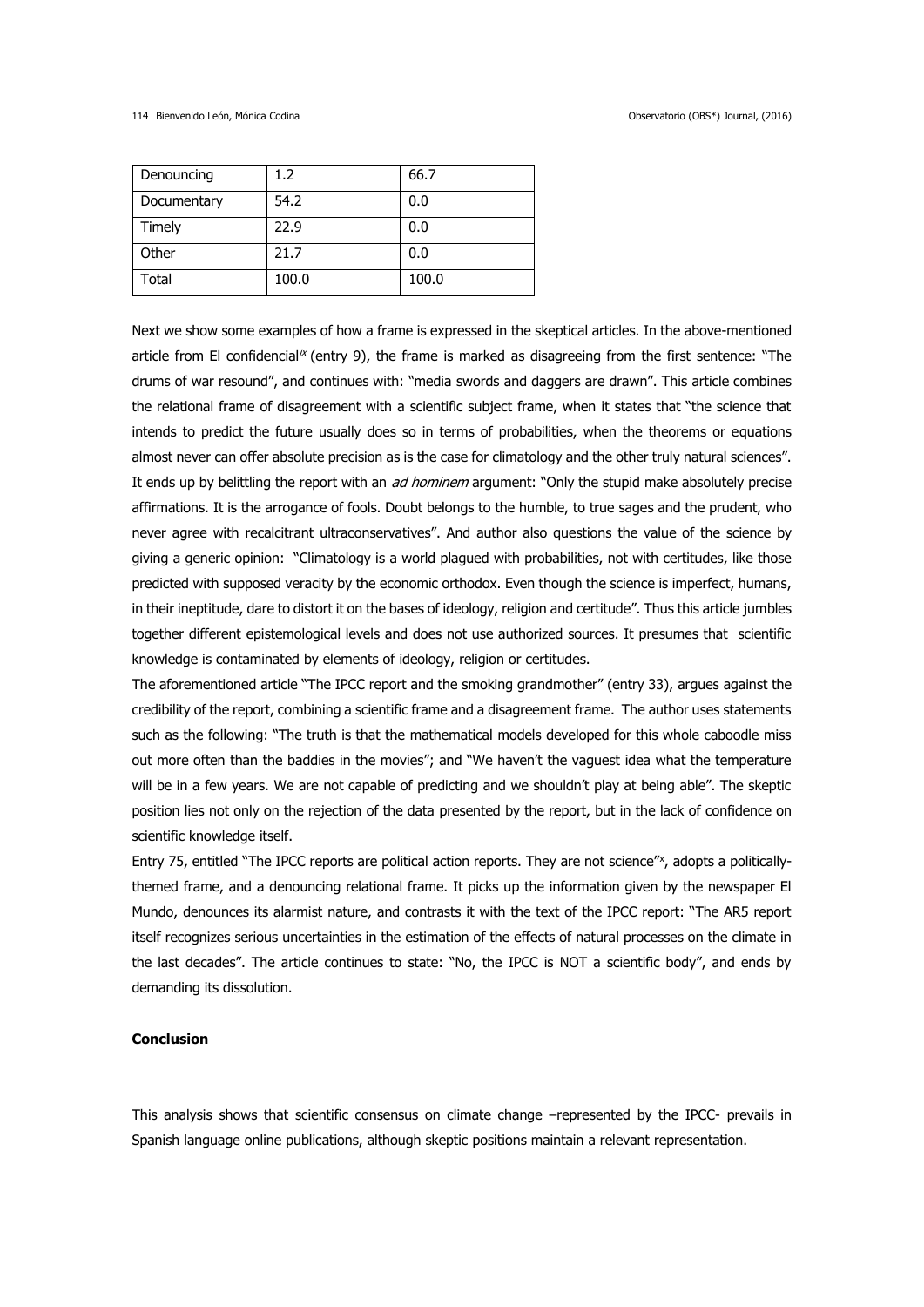Online "Legacy media" follow different patterns from "other online publications", in the representation of climate change. While "legacy media" follow the traditional media principle that separates information from opinion, "other online publications" often mix information and opinion.

Furthermore, contrary to "legacy media", "other online publications" use "denouncing" and "disagreement" frames, where they allocate their arguments to dismiss the authority of the IPCC report. Sometimes arguments are framed within a social, religious or political discussion, where scientific knowledge is less relevant.

The main arguments that are used can be classified in three categories:

(i) They try to dismiss the IPCC's authority by considering it as a non-scientific institution.

(ii) They seek to undermine the report's scientific rigor, by showing its apparent internal contradiction and what is regarded as unnecessary alarmism.

(iii) They intend to seed doubts on the reliability of scientific knowledge as a whole.

The results of this study have a significant but limited scope: Spanish language publications on internet. Considering journalistic traditions and CC debates vary from one country to another and from one language to another, further research is needed, in order to verify our conclusions in other scenarios.

In spite of its limits, it demonstrates that the internet can lead citizens to access a non-rigorous representation of established scientific knowledge on climate change, which has several consequences from theoretical, practical and political perspectives.

From a theoretical perspective, this research stresses the importance of the absence of traditional journalistic principles in some online publications, since the epistemological authority of the sources used by the different outlets cannot be taken for granted. From a practical perspective, it suggests that "legacy media" could develop new mechanisms to increase their potential influence in the online environment, finding new ways of improving their position in search rankings, so that epistemological relevance plays a significant role. Finally, from a political perspective, it points towards the need to educate citizens with specific skills to judge the reliability of the information sources that can be accessed online.

## **Biliographical References**

ASNE (News American Society of Editors). 2011. 10 Best Practices for Social Media. Helpful quidelines for news organizations. Retrieved from [http://asne.org/Files/pdf/10\\_Best\\_Practices\\_for\\_Social\\_Media.pdf](http://asne.org/Files/pdf/10_Best_Practices_for_Social_Media.pdf)

Anderegg, William R. L., Prall, James W., Harold, Jacob and Scheneider, Stephen H. 2010. "Expert credibility in climate change". In Proceedings of the National Academy of Sciences of the United States of America, 12107–12109. doi:10.1073/s.1003187107

Andreadis, Eleni and Smith, Joe. 2007. "Beyond the ozone layer". British Journalism Review (18), 50-56.

Aznar, Hugo. 2005. Comunicación responsable. La autorregulación de los medios. Barcelona: Ariel. Barkemeyer, Ralf, Dessai, Suraje, Monge-Sanz, Beatriz, Renzi Barbara Gabriela, Napolitano Giulio. 2015. "Linguistic analysis of IPPC summaries for policymakers and associated coverage". Nature Climate Change. doi:10.1038/nclimate2824.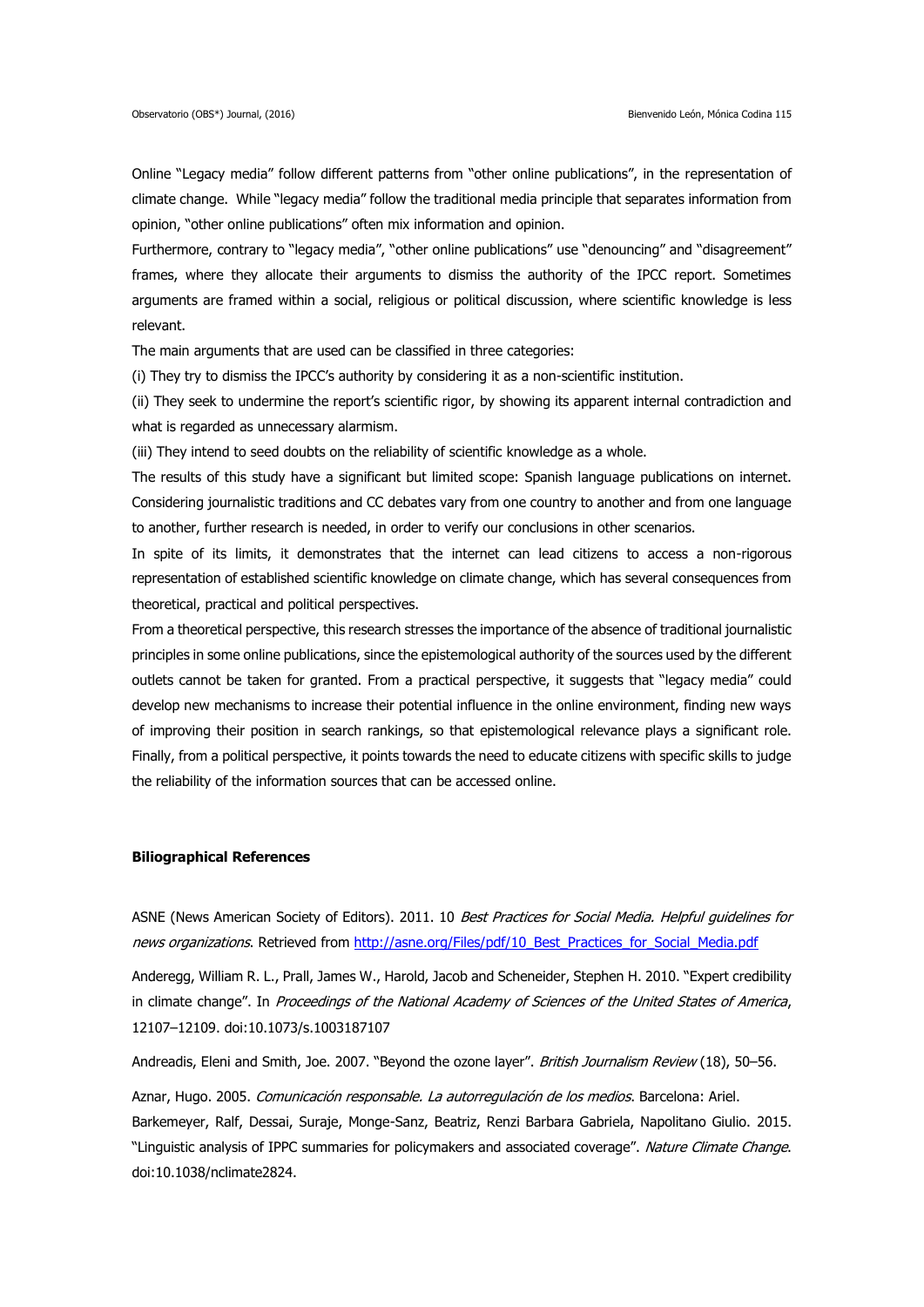Boehmer-Christiansen, Sonja. 1994. "Global climate protection policy: the limits of scientific advice" (part I). Global Environmental Change 4, 140–159.

Booker, Christopher and North, Richard. 2007. Scared to Death: From BSE to Global Warming—How Scares Are Costing Us the Earth. London: Continuum.

Booker, Christopher. 2009. The Real Global Warming Disaster: Is the Obsession with 'Climate Change' Turning Out to be the Most Costly Scientific Blunder in History? London: Continuum.

Boykoff, Maxwell T. 2007. "Flogging a dead norm? Newspaper coverage of anthropogenic climate change in the United States and United Kingdom from 2003 to 2006". Area 39 (4), 470-481.

Boykoff, Maxwell T. and Boykoff, Jules M. 2004. "Balance as bias: global warming and the US prestige press". Global Environmental Change 14, 125-136.

Boykoff, Maxwell T. and Boykoff, Jules M. 2007. "Climate change and journalistic norms: A case-study of US mass-media coverage". Geoforum 38 (6), 1190-1204.

Breed, Warren. 1955. "Social control in the Newsroom". Social Forces 33 (4), 326-335.

Carvalho, Anabela and Pereira, Eulália. 2008. "Communicating climate change in Portugal: A critical analysis of journalism and beyond". In Communicating Climate Change: Discourses, Mediations and Perceptions, edited by Anabela Carvalho, 126-156. Braga: Centro de Estudos de Comunicação e Sociedade. Universidade do Minho.

Dessler, Andrew E. and Parson, Edward A. 2006. The Science and Politics of Global Climate Change: A Guide to the Debate. Cambridge: Cambridge University Press.

Dirikx, Astrid and Gelders, Dave. 2009. "Global warming through the same lens. An explorative framing study in Dutch and French newspapers". In Climate Change and the Media, edited by Tammy Boyce and Justin Lewis, 200-10. New York: Peter Lang.

Díaz Nosty, Bernardo. 2009. "Cambio climático, consenso científico y construcción mediática. Los paradigmas de la comunicación para la sostenibilidad". Revista Latina de comunicación social, 64, 69-119.

Doran, Peter T. and Zimmerman, Maggie K. 2009. "Examining the scientific consensus on Climate Change", Eos, Transactions American Geophysical Union 90 (3), 22–23.

Dunlap, Riley E. and McCright, Aaron M. 2000. "Challenging global warming as a social problem: An analysis of the conservative movement's counter-claims". Social Problems, 499-522.

Dunlap, Riley E. and McCright, Aaron M. 2003. "Defeating Kyoto: The conservative movement's impact on US climate change policy". Social Problems 50 (3), 348-373.

Dunlap, Riley E. and McCright, Aaron M. 2010. "Climate change denial: sources, actors and strategies". In Routledge Handbook of Climate Change and Society edited by Constance Lever-Tracy, 240-259. London: Routledge.

Entman, Robert M. 1993. "Framing: Toward clarification of a fractured paradigm. The future of the field: Between fragmentation and cohesion" [Special issue]. Journal of Communication 43 (4), 51-58.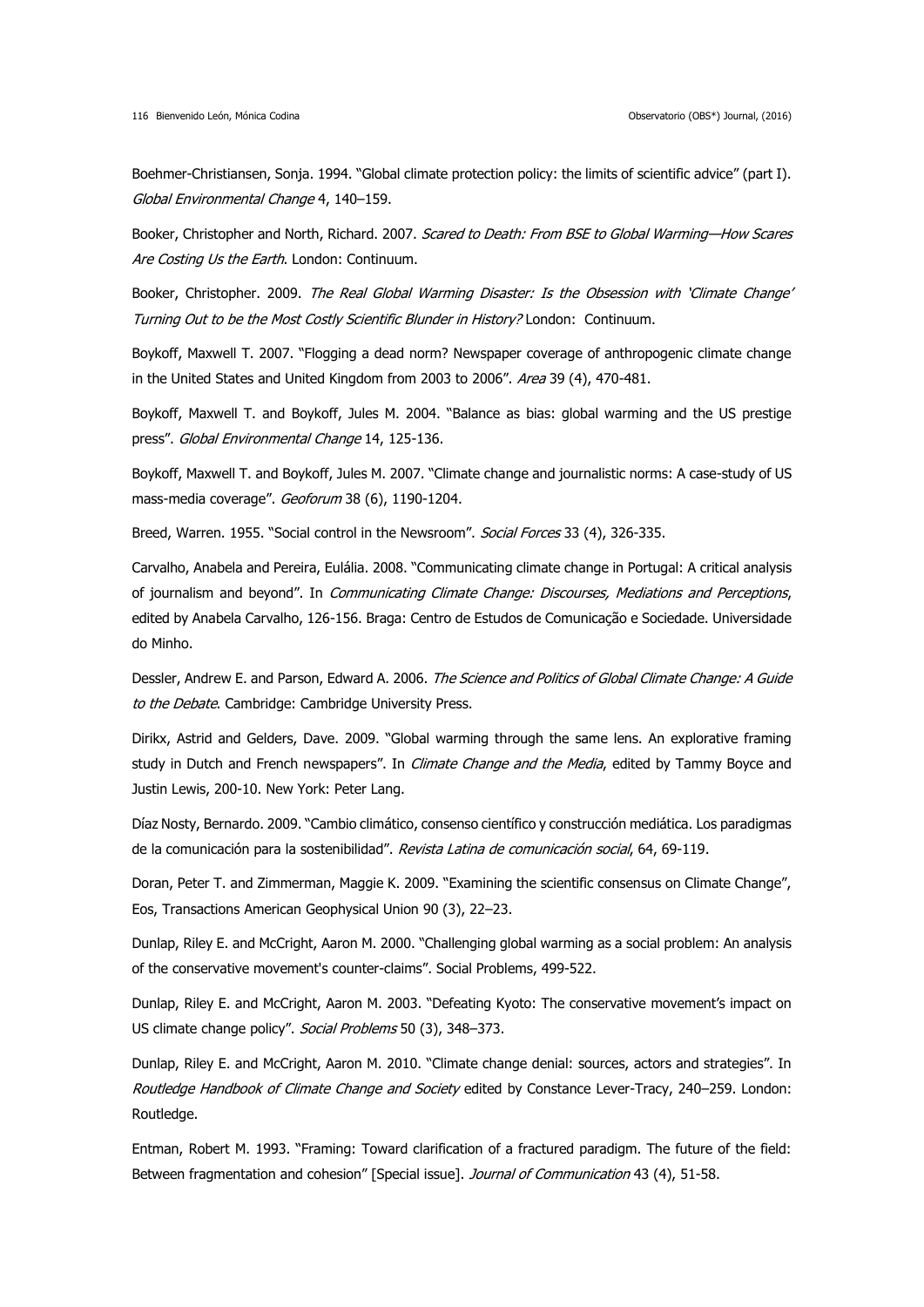European Council .1993. Parliamentary Assembly Resolution on the Ethics of Journalism. Strasburg. Retrieved from: http://assembly.coe.int/Main.asp?link=/Documents/AdoptedText/ta93/ERES1003.htm

FAPE (Federación de Asociaciones de Periodistas de España). 1993. Código deontológico. Retrieved from http://www.comisiondequejas.com/Codigo/Codigo.htm

FECYT (Fundación Española para la Ciencia y la Tecnología). 2012. VI Encuesta de percepción social de la ciencia. Retrieved from: http://www.fecyt.es/fecyt/docs/tmp/363174605.pdf.

Fernández del Moral, Javier, Quesada, Montserrat, Sánchez Aranda, José Javier, León, Bienvenido and Fernández, Ana. 2008. El análisis de la información televisiva. Hacia una medida de la calidad periodística. Madrid: Cie Dossat.

Fernández Reyes, Rogelio. 2010. "Reconocimiento y cuestionamiento mediático del cambio climático en España". Contribuciones a las Ciencias Sociales. Retrieved from [www.eumed.net/rev/cccss/10/.](http://www.eumed.net/rev/cccss/10/)

Friend, Cecilia and Singer, Jane. B. 2007. Online journalism ethics. Traditions and transitions. M. E. Sharpe: New York-London.

Gavin, Neil T. and Marshall, Tom. 2011. "Mediated climate change in Britain: Scepticism on the web and on television around Copenhagen". Global Environmental Change 21 (3), 1035-1044.

Gelbspan, Ross. 2005. "Disinformation, financial pressures, and misplaced balance". Nieman Reports, 59 (4), 77.

Giddens, Anthony. 2009. The Politics of Climate Change. Cambridge: Polity Press.

Hoggan, James and Littlemore, Richard D. 2009. Climate cover-up: The crusade to deny global warming. Vancouver: Greystone books.

Hughes, J. Donald. 2010. "Climate Change: A History of Environmental Knowledge". Capitalism, Nature, Socialism 21 (3), 75-80.

IPPC (Intergovernmental Panel on Climate Change). 2013. Fifth Assessment Report (AR5). Climate Change 2013. The Physical Science Basis. Retrieved from [http://www.ipcc.ch/news\\_and\\_events/docs/ar5/ar5\\_wg1\\_headlines.pdf.](http://www.ipcc.ch/news_and_events/docs/ar5/ar5_wg1_headlines.pdf)

Internet World Stats. 2010. *Internet World Users by Language*. Retrieved from: http://www.internetworldstats.com/stats7.htm.

Lawson, Nigel. 2008. An Appeal to Reason: A Cool Look at Global Warming. London: Duckworth Overlook.

León, Bienvenido and Erviti, M. Carmen. 2011. "Portrayal of scientific controversy on climate change. A study of the coverage of the Copenhagen summit in the Spanish press". Observatorio (OBS), 5 (3), 45-63.

Llano, Alejandro. 2001. Gnoseology. Manila: SINAG-TALA PUBLISHERS INC. Lockwood, Alex. 2011. "Seeding doubt: how sceptics have used new media to delay action on climate change". Annals of Spiru Haret University, Journalism Studies 12 (1), 47-60.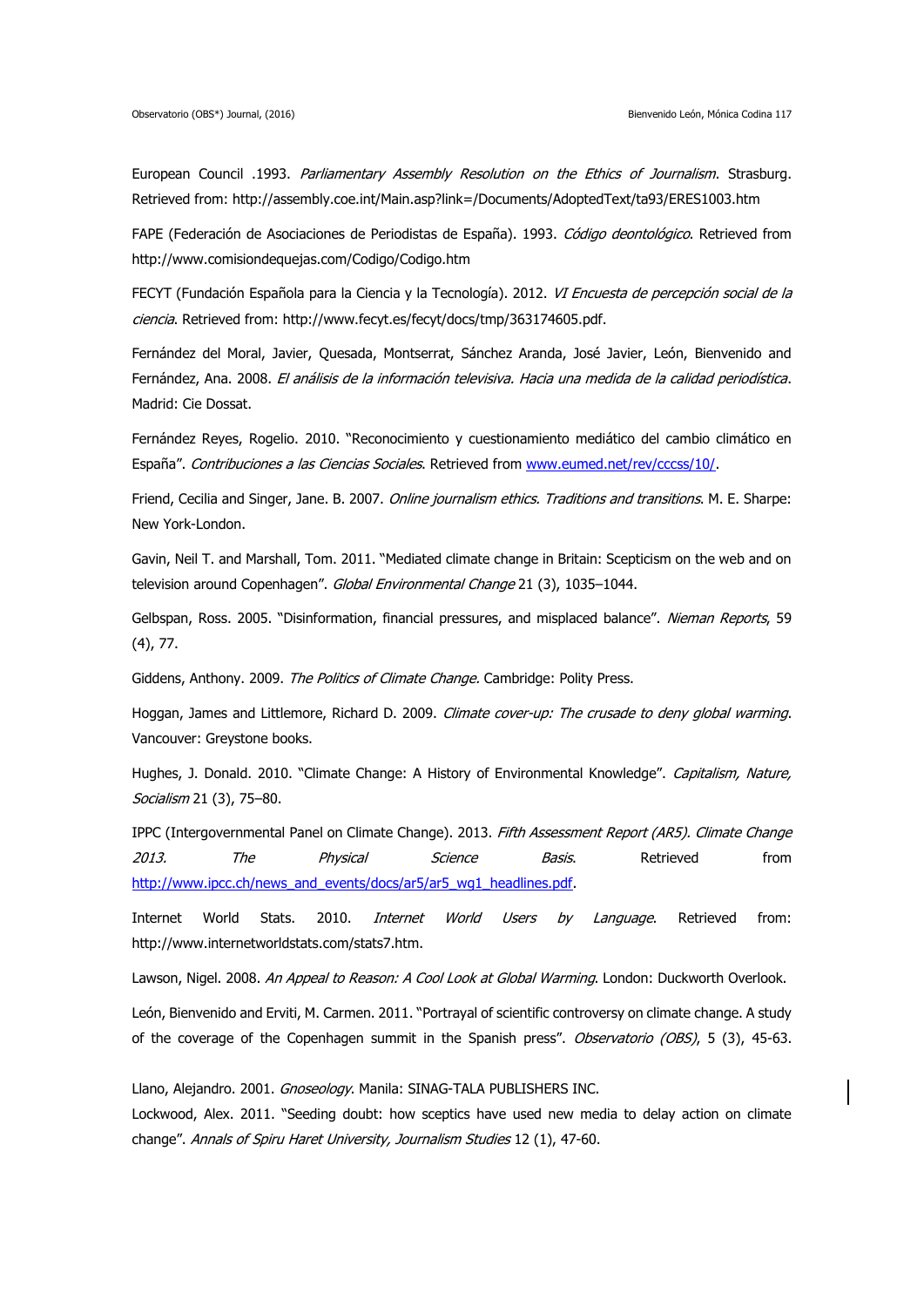McKnight, David. 2010. "A change in the climate? The journalism of opinion at News Corporation". Journalism 11 (6), 693-706.

Muñoz-Torres, J. R. 2007. "Underlying epistemological conceptions in journalism. The case of three leading Spanish newspapers'stylebooks". Journalism Studies 8 (2), 224-247.

Muñoz-Torres, Juan Ramón. 2012. "Truth and objectivity in Journalism. Anatomy of an endless misunderstanding". Journalism Studies 13 (4), 566-582.

Olausson, Ulrika. 2009. "Global warming-global responsibility? Media frames of collective action and scientific certainty". Public Understanding of Science 18 (4), 421-436.

Oldfield, Frank. 2005. Environmental Change: Key Issues and Alternative Approaches. Cambridge: Cambridge University Press.

Oreskes, Naomi and Conway, Erik M. 2010. Merchants of Doubt: How a Handful of Scientists Obscured the Truth on Issues from Tobacco Smoke to Global Warming. New York: Bloomsbury.

Pearce, Fred. 2010. The Climate Files: The Battle for the Truth about Global Warming. London: Guardian Books.

Pérez-Latre, F. 2014. "Legacy media: a case for creative destruction?" Palabra Clave 17(4), 1097-1113. DOI: 10.5294/pacla.2014.17.4.5 (pp. 1103-1104)

Peters, H. Peter and Heinrichs, Harald. 2009. "El cambio climático en los medios alemanes". Infoamérica-Iberoamerican Communication Review 1, 59-78.

Peters, H. Peter. 2008. "Scientists as public experts". In Handbook of public communication of science and technology, edited by Massimiano Bucchi and Brian Trench, 131-146. London-New York: Routledge.

Popper, Karl. 2009. The Logic of Scientific Discovery. London-New York: Routledge.

Reese, Stephen D. 1990. "The news paradigm and the ideology of objectivity". Critical Studies in mass communication 7, 390-409.

Sanders, Karen. 2003. Ethics and Journalism. London: Sage.

Shoemaker, Pamela J. and Reese, Stephen D. 1991. Mediating the message: Theories of influences on mass media content, New York: Longman.

CMNUCC (United Nations Framework Convention on Climate Change). 1992. Retrieved from: [http://unfccc.int/resource/docs/convkp/conveng.pdf.](http://unfccc.int/resource/docs/convkp/conveng.pdf)

Vilarnovo, Antonio and Sánchez, José Francisco 1992. Discurso, tipos de texto y comunicación. Pamplona: EUNSA.

Weingart, Peter, Engels, Anita and Pansegrau, Petra. 2000. "Risks of communication: discourses on climate change in science, politics, and the mass media". Public Understanding of Science 9 (3), 261-283.

**Notes** 

1